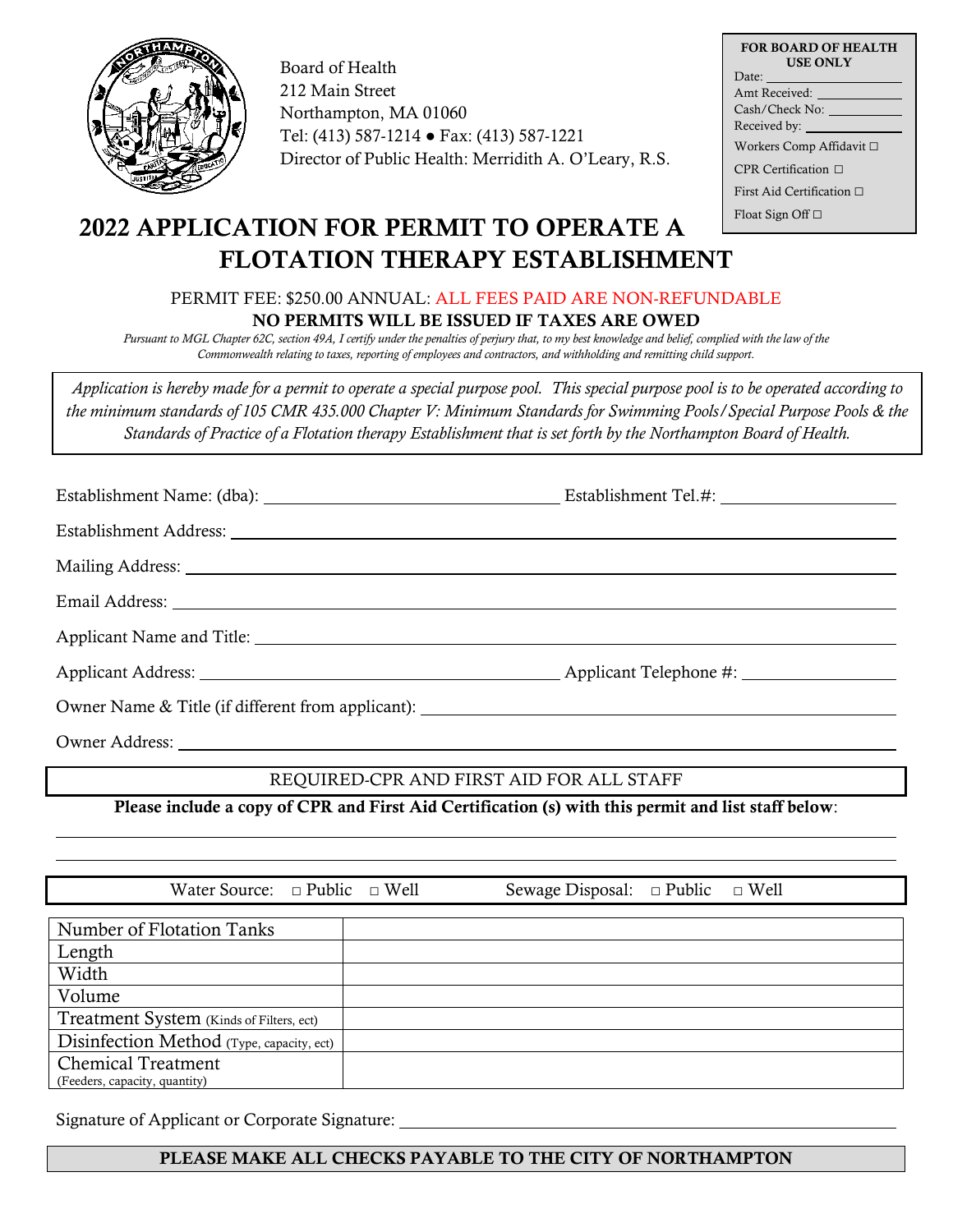This form **must** be initialed and signed by the owner of the establishment applying for or renewing a Board of Health Flotation Therapy Establishment Permit.

**No permit will be issued until this checklist has been initialed and signed.** 

Name of Establishment: Owner:

\_\_\_\_\_**I understand** that all on-site attendants shall have a valid First Aid and CPR certificate from an approved program and shall be maintained and kept on-site for verification.

\_\_\_\_\_ **I will** provide the Northampton Health Department with proof of current First Aid and CPR certificates.

\_\_\_\_\_ **I understand** that effective means of two way communication must exist between the attendant and each float room to provide emergency assistance to the patron at all times.

**I understand** that a First Aid kit must be kept on-site.

\_\_\_\_ **I understand** that an emergency telephone must be available by staff or patrons to make emergency calls.

**I understand** that all patrons under 17 years of age must be accompanied by an adult.

\_\_\_\_ **I understand** that each patron will receive written and/or verbal safety use procedures to the tank.

**I understand** that there will be a minimum of one sign with the rules.

**I understand** that all design and construction must be approved by Northampton Health Department.

\_\_\_\_ **I understand** that skimmers, drains, and general design of the flotation tank must be VGBA compliant.

\_\_\_\_ **I understand** that the recirculation system shall operate continuously, except for when the tank is utilized during a float session.

\_\_\_\_ **I understand** that turnover rate must allow a minimum of three turnovers between each patron.

**I understand** that chemical labeling, storing, mixing, and handling shall meet the requirements according to 105 CMR 435.

\_\_\_\_ **I understand** that chemical feeders shall meet the requirements according to 105 CMR 435.

\_\_\_\_ **I understand** water quality levels for disinfectant, pH, alkalinity, temperature, and combined chlorine when chlorine is used as the disinfectant must be measured and recorded a minimum of three times a day.